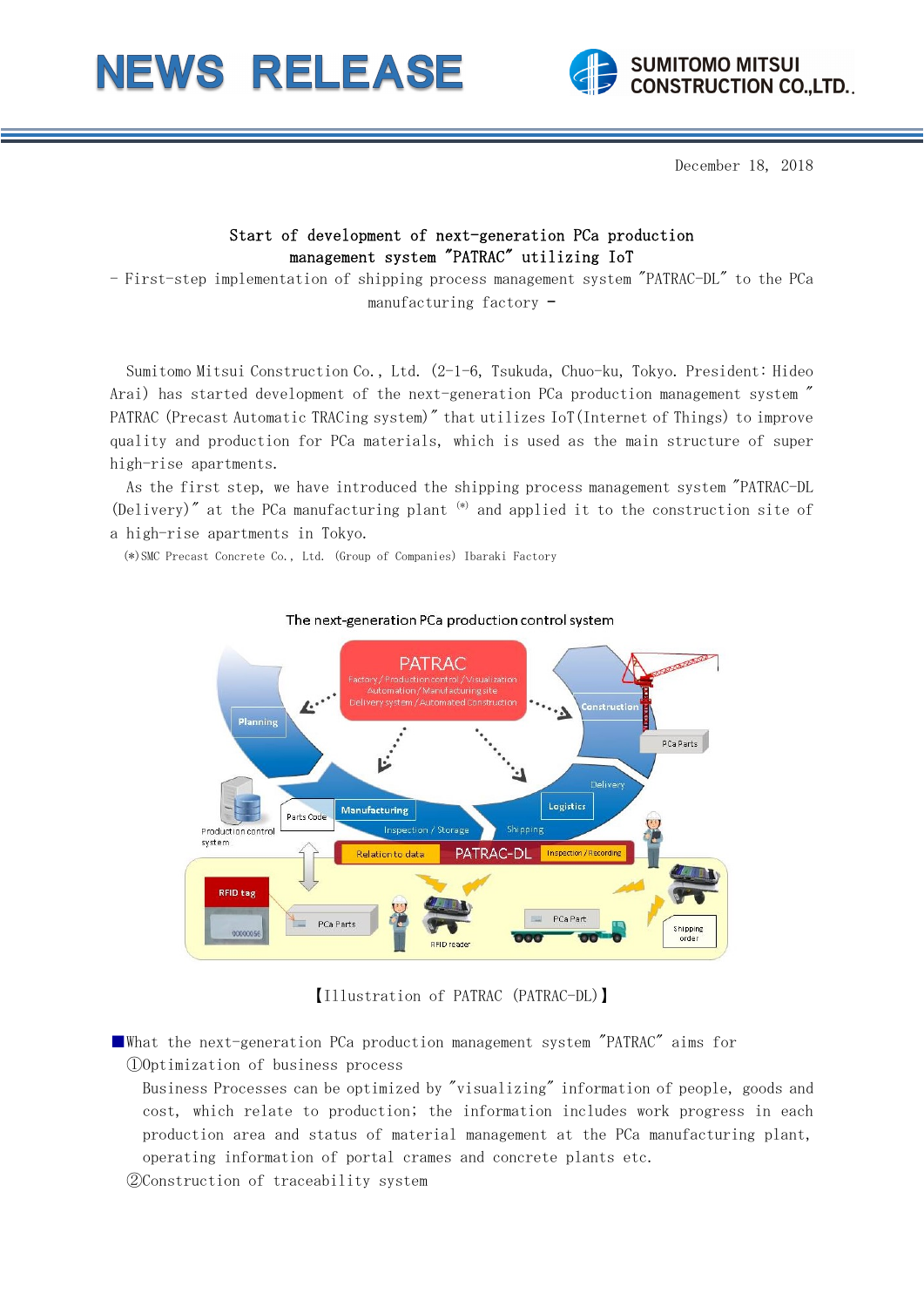Traceability system is built with high quality and the production process information of PCa parts are centrally managed by system, from planning to manufacturing, delivery to the site and maintenance after construction.

③Automation of production / supply process of PCa parts

All the production and supply processes, from manufacturing planning to installation by tower crane will be systemized and automated.

This will be achieved by introducing BIM linked to the design process and utilizing real-time component position information technology such as GNSS (Global Positioning Satellite System).



【PCa parts stored in the factory after manufacturing】 【Product confirmation work by reading RFID tags】

■Features of the shipping process management system "PATRAC-DL (DeLivery)"

- ①It is possible to collectively manage the traceability (inspection, storage location, scheduled shipping date, shipping / delivery, etc.) until the parts are shipped. The RFID tag attached to the manufactured PCa parts and the information in the existing production management system database are related to each other.
- ②Compared to the conventional visual inspection of the information marked on the PCa parts, it is possible to significantly reduce the confirmation work time in product storage management work. By using RFID tags, parts information can be read in a non-contact manner (within a range of several meters) with a smartphone-integrated reader equipped with an application developed in-house.
- ③Work efficiency in product shipping management can be improved by sharing real-time progress information, which also reduces the work time.

Reading work by the reader can be performed simultaneously in multiple areas in the factory.

## ■Next deployment

In the future, there will be more needs for labor saving at construction sites.

SMCC will focus on technical development for improvements with the advantage of five PCa component manufacturing plants nationwide, including group companies.

In particular, SMCC will promote automation of PCa manufacturing plants by incorporating technological innovations such as automatic transportation by actively utilizing ICT/IoT.